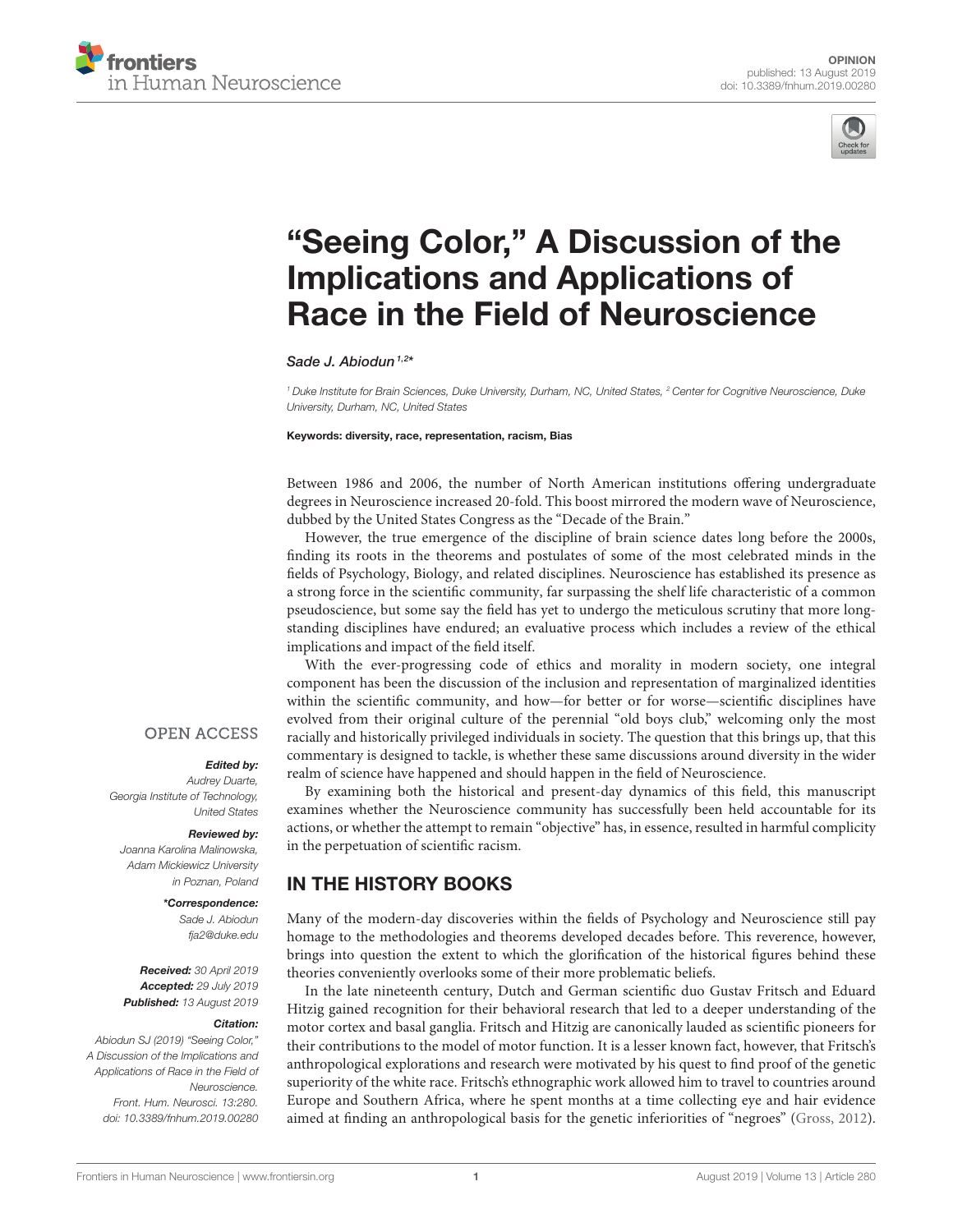This erasure is not restricted to a single scenario: upon further research, it becomes clear that even a handful of names one might find in a History of Neuroscience syllabus had more than a few, often lesser-known controversial ideological stances. David Hume, Scottish philosopher and contributor to Discourse on Brain and Consciousness, stated "I am apt to suspect the negroes, and in general all the other species of men to be naturally inferior to the whites. There never was a civilized nation of any other complexion than white, nor even any individual eminent either in action or speculation" (West, 2003). Immanuel Kant, metaphysicist and inspiration behind Kantian Neuroscience, once said, "Among the hundreds of thousands of blacks who are transported elsewhere from their countries. . . still not a single one was ever found who presented anything great in art or science or any other praiseworthy quality, even though among the whites some continually rise aloft from the lowest rabble, and through superior gifts earn respect in the world" (West, 2003). And Voltaire, French Enlightenment philosopher and influencer of Theory of Mind, wrote "The Negro race is a species of men

greyhounds," in his essay "The People of America" (West, 2003). Students are often taught about the integral contributions of these scientists, including their experiments, methods, and even some of their academically contentious stances. But little to no light is cast on their ideological viewpoints, some of which served as key motivators and components of their overall bodies of academic work.

as different from ours as the breed of spaniels is from that of

But where do we draw the line between brilliance and ignorance?

It is undeniable that, in many ways, these scientists have been the backbone of Modern Neuroscience, individuals whose knowledge and prestige precede them. However, we cannot solely acknowledge the positive and/or beneficial aspects of their legacy, but should also recognize the importance of identifying the successes and shortcomings which, together, make up their bodies of belief. This legacy of accurate and holistic representation becomes all the more important when considering how race and ethnic diversity is represented within Neuroscience research itself.

# NEUROSCIENCE OF RACE

In recent years, many of the Natural Sciences have delved into the practice of investigating "social" issues from an empirical perspective. This discipline, dubbed "cultural neuroscience," has examined behavioral phenomena related to prejudice, social segregation and the like, to help us understand how our attitudes form (Choudhury and Kirmayer, 2011; Martínez et al., 2012). As highlighted in some of the systematic reviews done on current literature in the field, these studies have outlined the behavioral schema by which we associate and subsequently react to variations in race, gender, and other phenotypic characteristics (Ronquillo et al., 2007; Richeson et al., 2008; Martínez et al., 2012). Such research has confirmed that factors such as Cross-Race Effect and Implicit Bias can explain the unconscious assumptions we make about different groups, and neurological

responses that occur when confronted with people different from ourselves (Phelps et al., 2003; Wheeler and Fiske, 2005; Kubota et al., 2012). Applying these findings to our understanding of everyday social encounters, this research has provided objective evidence challenging the preconceived notion of racism as a fictitious experience.

However, this empirical approach could lead to the pathologization of racism, presenting it as a clinical matter of evolutionary advantage rather than as problematic behavior (Rose and Rose, 2001; Martínez et al., 2012). By depicting of a man's hatred for his immigrant neighbor as a specified pattern of activation in fusiform face area and amygdala rather than an act of ignorance and hatred, we create a much more docile interpretation of the situation, which negates and justifies the potential violence of one human's emotions toward another.

Additionally, the attribution of cultural difference to physical distinction is the very belief from which early scientific practices such as Phrenology, Physiognomy and Trepanation found their footing. Phrenology, a field created by Franz Joseph Gall in the late eighteenth century, was centered around the idea that the brain could be divided into an aggregated map, topographically organized into characteristics and traits. With this ideology came many levels of prejudicial assumptions on the mental capacities and differences of various ethnic and racial groups, with whiteness often being centered as the "pinnacle specimen of intelligence" (Gross, 2012; Staum, 2014). Similar racial iterations propagated the popularity of scientific documents such as Crania Americana, which many justified the implementation of the Trans-Atlantic Slave Trade and labor exploitation of black and brown bodies.

Although this same line of reasoning may not be explicitly employed today, a key element for the "weaponization" of the scientific findings of that age was the lack of accountability on the part of the scientist for the implications of their research. The conclusions drawn at a lab bench or computer desk—a controlled environment in which the members of that cohort adhere to a certain united ethical code—does not always similarly translate when published to the larger population. These scientific ideas and conclusions can be warped and manipulated, and in some cases, even used to push dangerous agendas of racial and cultural hierarchy. This is one benefit of having diverse perspectives within the research community, which facilitates consideration of the overarching influence of research, and examination of whether marginalized voices have been given a space within field's framework.

# NEUROSCIENCE AND RACE

While it is important to talk about the applications of race within the data, it is also critical that we evaluate the application of racial literacy within the Neuroscience community. Just as the brain is composed of bundles of individual neurons and synapses, a scientific field is equal to the sum of its parts: principal investigators, research assistants and technicians, post-doctoral scholars, and undergraduates.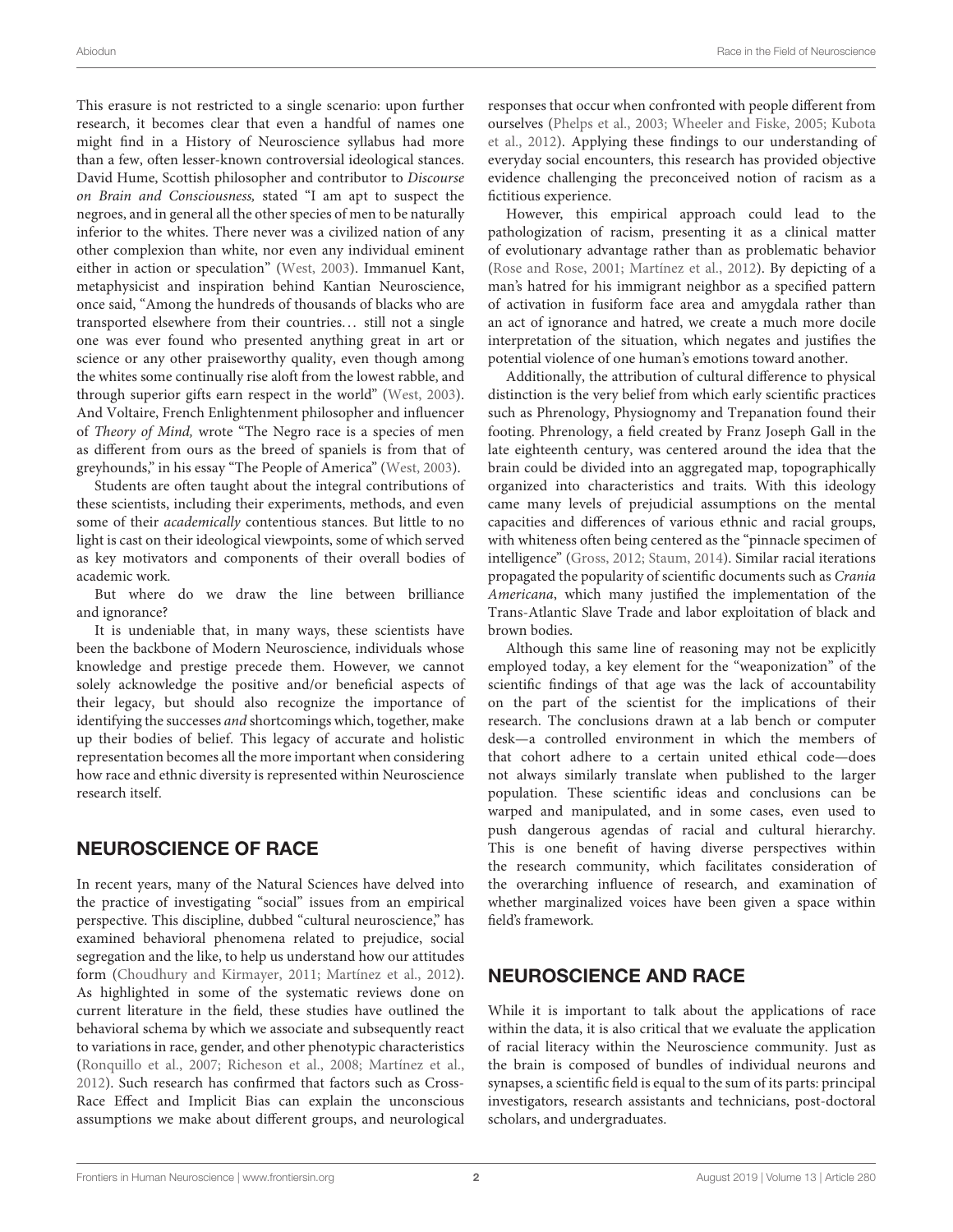Statistically speaking, Underrepresented Minorities (URMs) comprise only 7.7% of the larger scientific community in the United States of America (Higher Education Training., 2013), with an even smaller percentage of this subpopulation (<2%) counting black and Hispanic women (Matchett, 2013; Guterl, 2014). But even these numbers are a far cry from the minuscule demographic representation of the past. In a 1974 governmental study, it was found that 94% of neuroscientists were white, with a mere 1.8% representing the cumulative total of all URM's in the field (2011, Higher Education Training., 2013). As it stands today, Neuroscience appears (on paper) to still be a very white, male, western-dominated field: within academia, URMs represent only 12% of pre-doctoral students, 4% of postdocs, and 6% of all tenure-track faculty across Neuroscience departments nationwide (Higher Education Training., 2013). While these numbers are shocking, they are not surprising considering the historical landscape of access and availability. A little over 3 decades ago the Society for Neuroscience (SfN), the largest Neuroscience society in the world, had <4% of their entire member body identify as racial minorities, a fact that incited the development of diversity initiatives such as the Neuroscience Scholars Program (NSP) in an effort to bolster recruitment (Matchett, 2013; Research Funding, 2018). Even with these initiatives and platforms, however, the numbers show that significant work is still to be done before the playing field is level for all.

The more prominent instances of minority representation in research are not often from the investigator's side, but rather in the populations utilized to conduct the research. Both early and modern Neuroscience, like many other research fields, have made use of the most "available" subject populations to collect data, which usually entailed exploiting lower socioeconomic status (SES) communities and People of Color (POC's), who were often less protected and more at risk. In the past, this has included the use of groups categorized as "vulnerable populations," including prisoners, mentally unstable patients, and other marginalized groups (pregnant women, fetuses, institutionalized patients, etc.) (Fiscella et al., 2000; Backlar, 2002). Many of these vulnerable population groups intersect with the smaller black and brown communities most easily accessible to researchers, individuals who had little to no say or knowledge of the true cost of their involvement as research participants. Examples of this range far and wide: the Holmesburg Prison experiments, Tuskegee Experiments, and MKUltra. Any and all methods of recruitment and experimentation, regardless of the long-term effects, were excusable as long as the scientific potential was promising.

Although copious ethical standards and guidelines have been put in place to ensure the ethical disgraces of the past are not repeated, "subject baiting" still takes place, if not more inventively: nowadays one may see the "make a quick buck" study ads pop up on street poles, in their local bulletin, or on their social media feeds, with little to no information on the specific parameters of the study that potential participants are being encouraged to volunteer for. Often, the first motive of the participating populations is the financial incentive with the only prerequisite being a willingness to have their body used and/or exploited.

Discrepancies in inclusivity can be examined in the everyday practices of research labs, as exemplified by the "representative sample" conundrum: Oftentimes, participant samples recruited for studies fall into the category of being W.E.I.R.D (White, Educated, Industrialized, Rich, and Democratic) (Henrich et al., 2010). While these populations are easy to recruit, especially on college campuses, they are not representative of the general population. One must ask if the notion of "ease of subject access" is a sufficient enough claim to not expand our research conventions in a way that would champion both inclusive and ethical science, a notion that is applicable in the case of both the populations we research and the research cohorts themselves. In comparison to other scientific fields, Neuroscience, especially on an academic level, is small. This means that the disparities in racial diversity are even more pronounced, as reflected in the aforementioned mere 6% minority tenure-track Neuroscience professors across academic institutions. The most challenging part lies in the fact that the only way in which this dynamic can shift is if opportunities for minorities to enter the Neuroscience field are made apparent, and if these diverse individuals see a place for themselves within this field. Statistics from 2011 revealed that only 12% of applications to Neuroscience graduate programs came from ethnic minorities, in comparison to the 18% applying to medical school and 23% to graduate school programs in general (2017, Reports, 2018), emphasizing that Neuroscience is still decades behind other fields in incorporating diversity into their research community.

## **CONCLUSION**

All in all, an examination of the dynamic between race and racial diversity within neuroscience will require a review of the historical treatment of minorities in the field. In order to fundamentally shift the field in the direction of equality, we have to focus efforts into making Neuroscience equitable—pursuing initiatives for the substantial amplification of diverse voices in the field until it becomes routine. Additionally, research practice can only progress when we consider that the work done thus far is still not sufficiently representative or universally appreciated. As long as we work in niches—"cultural neuroscience" instead of "neuroscience that reflexively integrates culture"—we remain limited as a field. If, however, the neuroscience community acknowledges its historical biases while reflecting upon current research practices and infrastructure, the field could become as dynamic, diverse, and ever-adapting as the very organ that it is dedicated to studying.

# AUTHOR CONTRIBUTIONS

The author confirms being the sole contributor of this work and has approved it for publication.

# ACKNOWLEDGMENTS

The author thanks Raahina Malik for editing early drafts of the manuscript.